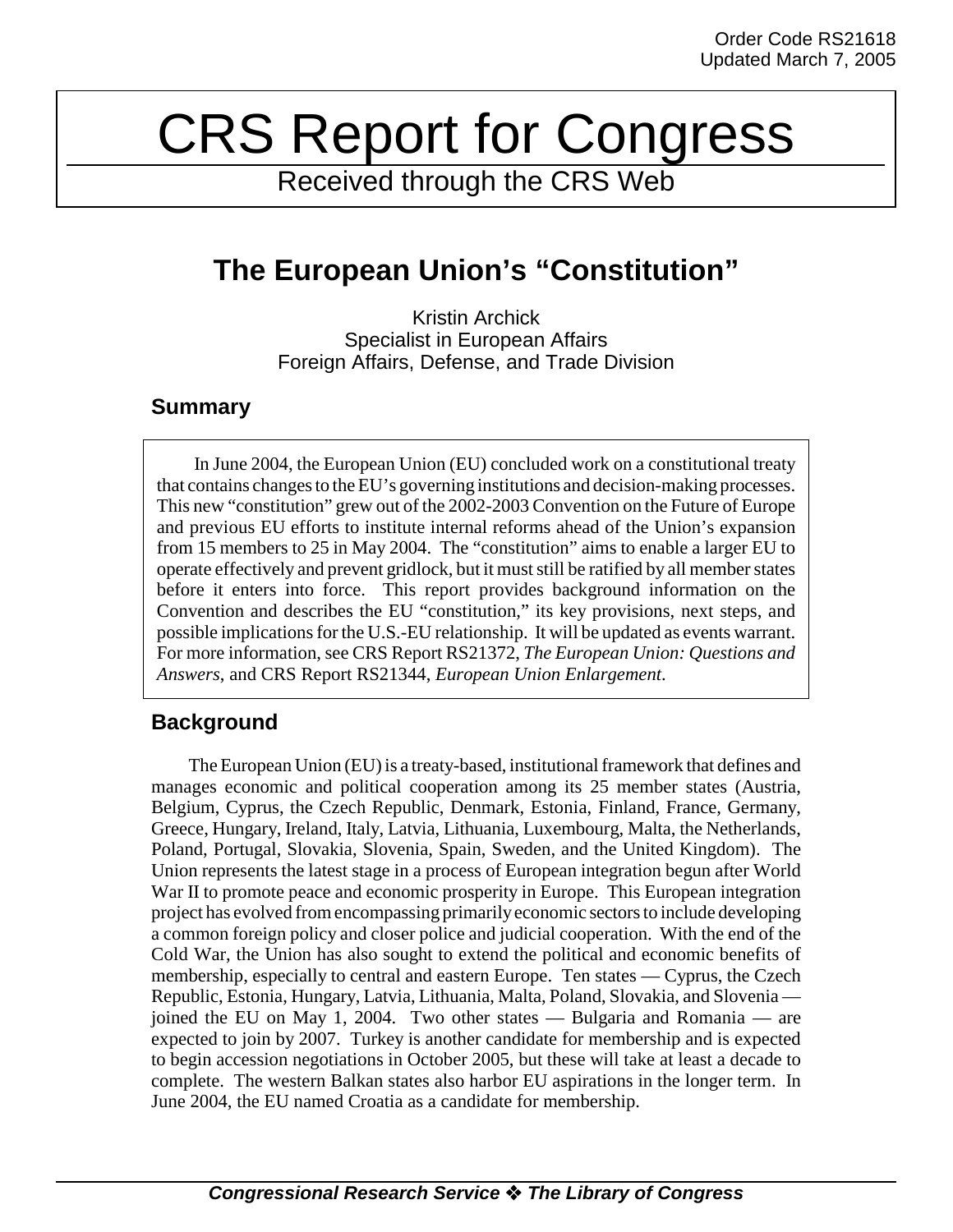The EU represents a unique form of cooperation among sovereign states that has been built through a series of binding treaties. EU members work together through common institutions that embody the EU's dual supranational and intergovernmental character. Different policy areas have different decision-making procedures; economic, trade, and social policies, for example, are currently decided by a complicated system of majority voting, while decisions relating to foreign and security policy require consensus. Critics have long charged that the EU's decisionmaking processes are too slow and cumbersome, and that the EU's institutions are overly complex, lack transparency, and are unintelligible to the average European citizen.

Over the years, the EU has made several attempts to overhaul its institutions and decision-making processes. Key institutional reforms in the EU's December 2000 Treaty of Nice were intended to enable an enlarged Union of 25 or more to function effectively. Skeptics

#### **EU Institutions**

The *European Commission* is essentially the EU's executive and has the exclusive right of legislative initiative. It ensures that the provisions of the Treaties are carried out properly. The 25 Commissioners, including a President, are appointed by agreement among the governments of the member states for five-year terms. Each Commissioner holds a distinct portfolio (e.g., agriculture). The President of the Commission sets its policy priorities, organizes its work, and represents the Commission internationally.

The *Council of the European Union (Council of Ministers)* is comprised of ministers from the national governments. As the main decision-making body, it enacts legislation based on proposals put forward by the Commission. Different ministers participate depending on the subject under consideration (e.g., economics ministers could convene to discuss unemployment policy). The presidency of the Council currently rotates among the member states for a period of six months.

The *European Council* brings together the Heads of State or Government of the member states and the President of the Commission at least twice a year. It acts principally as a guide and driving force for EU policy.

The *European Parliament* consists of 732 members. Since 1979, they have been directly elected in each member state for five-year terms. The Parliament cannot enact laws like national parliaments, but it shares "co-decision" power in some areas with the Council of Ministers and can amend or reject the EU's budget.

The *Court of Justice* interprets EU law and its rulings are binding; a *Court of Auditors* monitors the Union's financial management. Additionally, a number of advisory bodies represent economic, social, and regional interests.

argued, however, that Nice set up an even more complex and less efficient decisionmaking process that would lead to institutional gridlock as the Union expands. Thus, EU leaders in December 2001 announced they would convene a Convention on the Future of Europe to reform EU decision-making further and to review the EU's structures ahead of enlargement in May 2004.

## **Toward a European "Constitution"**

**The Convention on the Future of Europe.** The Convention began work in March 2002 in Brussels, Belgium. EU member states appointed former French President Valéry Giscard d'Estaing to serve as chairman, and charged the Convention with addressing several key tasks, including examining and better defining the distribution of power between the EU's institutions and the member states; encouraging the development of the EU as a coherent foreign policy actor; and strengthening the Union's democratic legitimacy. In comparison to previous attempts to reform the EU that were mostly backroom deals struck between governments, the Convention sought to conduct its activities in an open and public environment with broad participation. The Convention's 105 members included representatives of national governments and parliaments from both member and candidate states, members of the European Parliament, and two European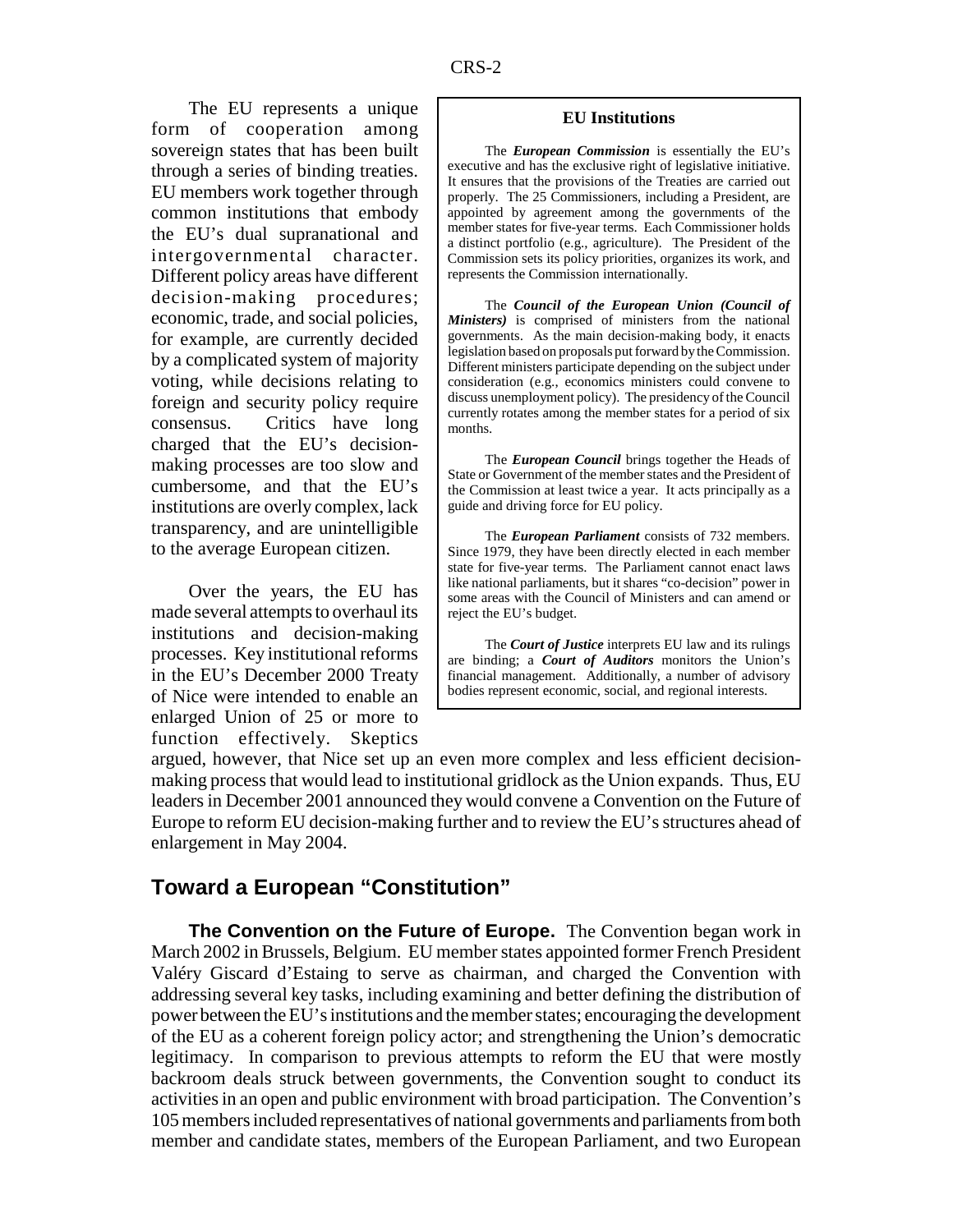Commissioners. Convention members also consulted with representatives of European civil society organizations and youth groups in an effort to involve European citizens directly, for the first time, in the debate on Europe's future.

In October 2002, the Convention decided to develop a draft "constitution," or new EU treaty, to merge and reorganize the EU's four existing treaties into a single document and lay out new proposals for institutional reform. Most Convention delegates believed that establishing a single constitutional text would be the best way to achieve greater clarity and simplification. By June 2003, the Convention had reached broad consensus on the major elements of a draft "constitution," which Giscard presented to EU leaders at the Thessaloniki summit on June 19-20. In July 2003, the Convention finalized a 240 page "Draft Treaty establishing a Constitution for Europe" and concluded its work. The draft was divided into four parts: Part One set out the definition and objectives of the Union and outlined its competences and institutional framework; Part Two enshrined the EU Charter of Fundamental Rights, completed in 2000, into EU law; Part Three addressed the policies and functioning of the Union, detailing how the EU would reach and implement its decisions; Part Four spelled out "general and final provisions" dealing with procedures for the text's ratification and possible future revisions.<sup>1</sup>

**The Intergovernmental Conference.** In October 2003, EU leaders convened an Intergovernmental Conference (IGC) to work out the definitive text of a new EU treaty, or "constitution," to codify any alterations of the EU's structures and functions. The Convention on the Future of Europe's draft treaty from July 2003 served as the basis for discussions at the IGC. The recommendations put forward by the Convention's draft text, however, were not legally binding, and some controversial measures were modified during the course of the IGC. By December 2003, consensus had reportedly been reached on most issues proposed by the Convention, but EU leaders were unable to conclude the treaty primarily because of a dispute over the proposed voting rule changes. Spain and Poland feared that the simplified voting rules proposed by the Convention would give larger member states an advantage; the current weighted voting system tends to favor smaller and medium-sized states. The change in government following Spain's March 2004 election, however, helped break the deadlock because the new Spanish government dropped its predecessors' outright opposition to altering the voting rules, which apparently forced Poland to be more flexible also. After a number of compromises, EU leaders succeeded in finalizing the "constitution" in June 2004; they officially signed it on October 29, 2004.

**Next Steps.** The constitutional treaty must now be ratified by all 25 member states. This process will likely take a year or more to complete; thus, the treaty will probably not take effect until 2006 at the earliest. Many members will hold public referenda on ratification, including the UK, France, Denmark, Ireland, Poland. Ratification could prove controversial in states with significant Euro-skeptic populations. If voters in one or more of these states reject the treaty, this could cause further delays because it would likely have to be renegotiated.<sup>2</sup> Spanish voters approved the treaty in a referendum in February 2005, and Lithuania, Hungary, and Slovenia have completed ratification.

<sup>&</sup>lt;sup>1</sup> For more information, see the website of the European Convention on the Future of Europe [http://european-convention.eu.int].

<sup>2</sup> "EU Leaders Reach Deal on Constitution," *Financial Times*, June 20, 2004.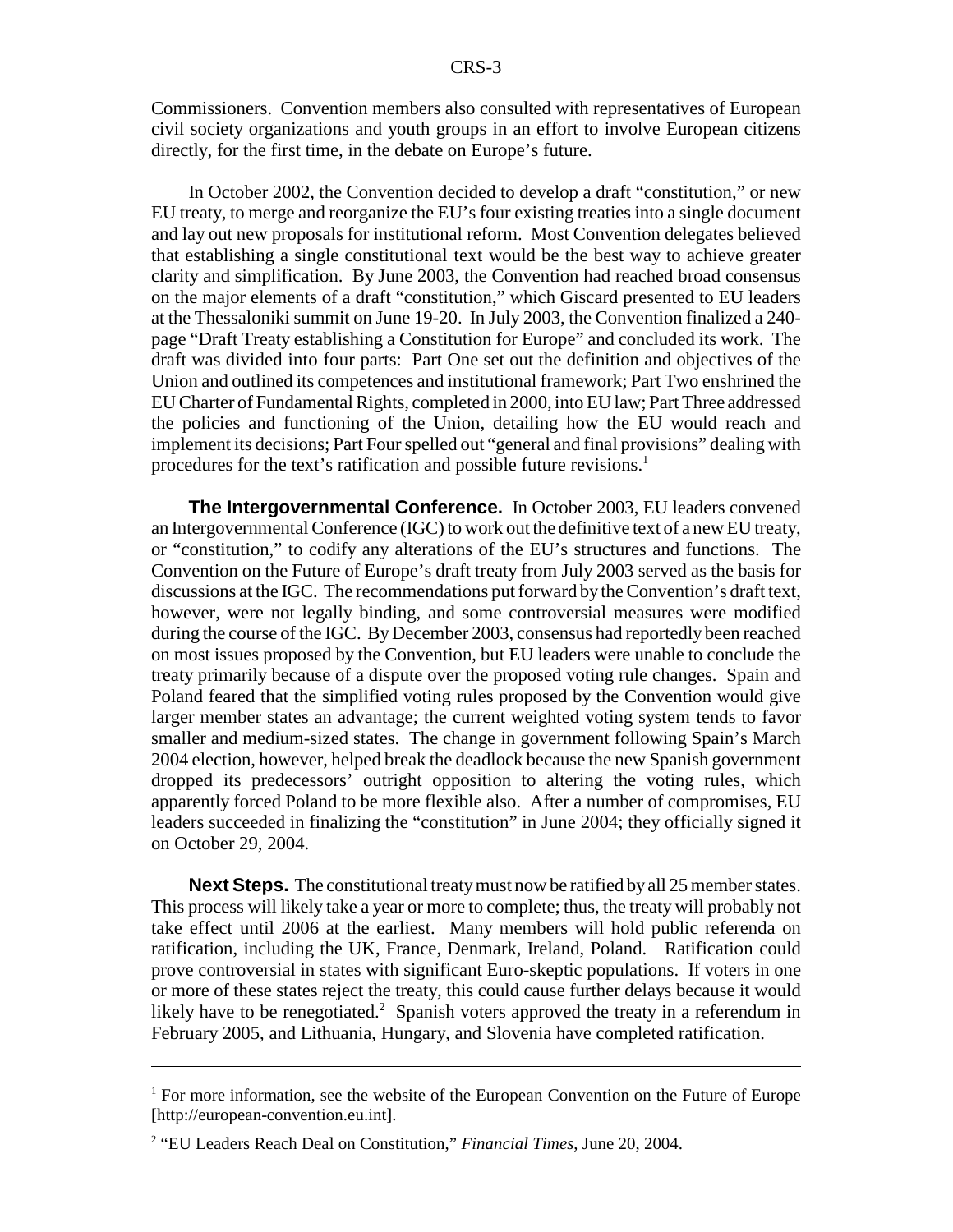## **The EU's "Constitution"**

The text of the EU's new "constitution" is 341 pages.<sup>3</sup> Major innovations and alterations to the EU's governing institutions, decision-making processes, and policies include:

- A new President of the European Council. The "constitution" abolishes the rotating six-month presidency in favor of an individual — elected by member states for a term of two and one-half years, renewable once to ensure policy continuity and raise the EU's profile on the world stage.
- *A new EU foreign minister.* This new post is also intended to boost the EU's international visibility, and combine into one position the current responsibilities of the Council's High Representative for the EU's Common Foreign and Security Policy (CFSP) and the External Relations Commissioner, who coordinates the European Commission's diplomatic activities and manages the EU's development programs. Many argue that combining these roles will marry the EU's political and economic clout, thereby creating a more cogent diplomatic tool. The EU foreign minister will be an agent of the Council of Ministers (representing the member states), as well as a Vice-President of the Commission.
- ! *A revamped European Commission.* In the first Commission appointed under the "constitution," each member will retain one Commissioner. After this term (in 2014), to help decrease gridlock, the number of Commissioners will be reduced to correspond to two-thirds of the number of member states. Small states had initially opposed slimming down the Commission, fearing that it would decrease their influence. However, the European Council may alter the number of Commissioners, thus leaving the door open to a larger Commission in the future.
- ! *Increased parliamentary powers.* The "constitution" extends the European Parliament's right of "co-decision" with the Council of Ministers to many additional policy areas, including agriculture and home affairs issues. It also increases the minimum number of European Parliamentarians for member states from four to six, but caps the Parliament at 750. Other provisions seek to ensure a more systematic exchange of information between EU bodies and national parliaments.
- ! *Simplified voting procedures.* The "constitution" simplifies the EU's current system of Qualified Majority Voting (QMV), a complex weighted voting formula. Beginning in 2009, decisions made by QMV will pass if supported by 55% of member states (comprising at least 15 of them) representing at least 65% of the EU's population. A blocking minority must consist of at least four countries; Spain and Poland insisted on this provision to prevent France, Germany, and the UK from blocking

<sup>&</sup>lt;sup>3</sup> For the agreed text of the EU's constitutional treaty, see the EU's website [http://ue.eu.int/ igcpdf/en/04/cg00/cg00087-re02.en04.pdf].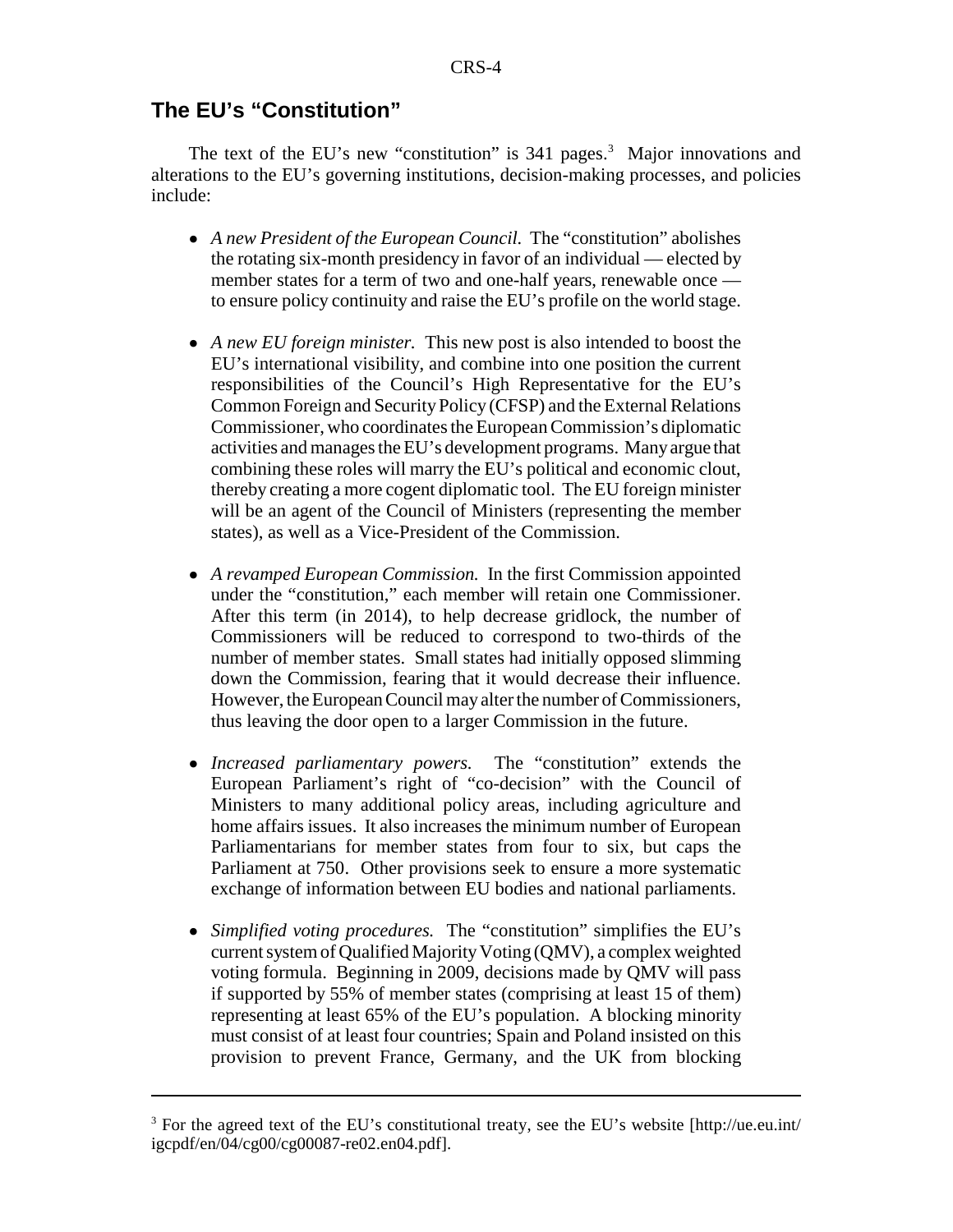measures on their own. The use of QMV is also expanded to additional policy areas previously subject to unanimity, including asylum and immigration. Member states will retain national vetoes, however, in sensitive areas such as taxation and for most aspects of foreign policy.

- ! *A new exit clause.* The text sets out for the first time in EU law procedures for a member state to voluntarily withdraw from the Union. It also retains EU provisions that allow certain rights of a member state to be suspended if it is deemed to have breached core EU values.
- ! *A new solidarity clause.* This provision affirms that the EU "shall act jointly in a spirit of solidarity" if any member is the victim of a terrorist attack or other natural or man-made disaster; it calls on member states to offer assistance, including military resources, to the victimized member.
- ! *Steps toward building a common defense policy.* The text asserts that the Union shall seek "the progressive framing of a common Union defense policy," which "will lead to a common defense." It establishes a "mutual assistance clause" permitting a member state that is the victim of armed aggression to ask for military assistance from the other members. Member states may also engage in "structured cooperation," which would allow a smaller group of members — especially those with higherend defense capabilities — to cooperate more closely on military issues. And the text calls for a "European Armaments, Research, and Military Capabilities Agency" to coordinate defense technology research, encourage harmonization of arms procurement procedures, and ensure interoperability of defense equipment throughout the EU.4

Almost all of the changes in the new "constitution" represent compromises between member states who favor greater EU integration and possibly a federal "United States of Europe," and those who prefer to keep the Union on an intergovernmental footing in which member states can better guard their national sovereignty. Also evident in many of the provisions are compromises between big and small states. Larger EU members, such as the UK and France, were the primary drivers of abolishing the rotating presidency, while smaller members worried that doing so would reduce their influence. Smaller states were eventually swayed by guarantees that the principle of rotation would be retained in the chairmanship of various ministerial meetings. Language in the "mutual assistance clause" and on "structured cooperation" in defense was also reportedly modified to satisfy UK concerns that neither provision weaken the transatlantic link, and to guarantee Austria, Ireland, Finland, and Sweden that EU efforts to forge a more common defense would not compromise their neutrality policies.

Critics contend, however, that the "constitution" does little to simplify the EU's institutions or decision-making processes. They point out that some changes would not take effect until 2009 or 2014 and that the creation essentially of two EU presidents —

<sup>&</sup>lt;sup>4</sup> For more information, see Aurore Wanlin, "The EU Constitutional Treaty: The Final Deal," The Centre for European Reform Briefing Note, June 24, 2004; "What the EU Constitution Says," BBC News, June 22, 2004.